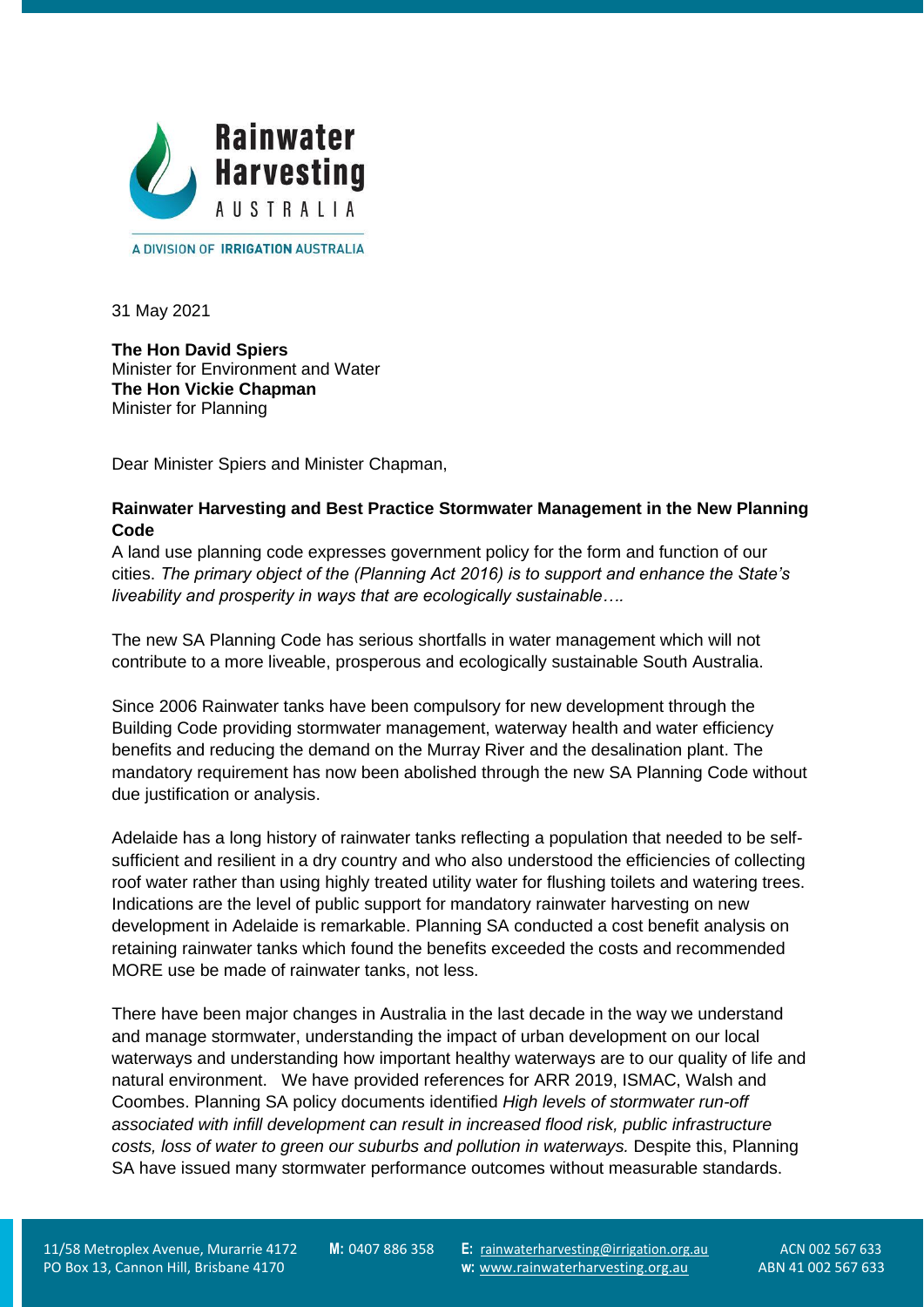The scale at which Planning SA and the Department of Water and Environment have appeared to remove any quantitative obligations from permit applicants is illustrated in the attached comparison of the original 2019 draft Code provisions for land division with the final 2021 version. We would like to understand the justification for the complete removal of several pages of quantitative requirements, the removal of the requirement for a Stormwater Management Plan, the removal of requirements for 5-19 lots, the removal of requirements for non-residential lots and the assessment of the costs and benefits for the community from those changes.

In infill areas rainwater harvesting is preferred including science-based performance criteria but there is a lack of guidance to guide discretion and ensure best practice. A standard 12 month permit condition appears to invite builders to complete the sale without providing a rainwater tank or plumbing connections.

Could the Minister for Environment and Water please clarify how best practice management and government policy has informed the Planning Code in the following areas:

- Does the new Code meet best practice stormwater management to address the impact of new development and what quantifiable protections are there for managing peak flow and flood water volumes?
- Does the new Code protect local waterways (in both developed and undeveloped areas) from ecological destruction and what quantifiable protections are there for natural waterway stormwater quality, stormwater volumes and directly connected impervious areas?
- How does the new Code ensure and quantify new development is water efficient?
- When an applicant chooses to propose a different solution to a deemed to satisfy rainwater tank what criteria and what processes are in the Planning Code to protect the interests of the community?

Could the Minister for Planning please clarify:

▪ Why does the standard planning permit condition for rainwater tanks include a loophole that allows builders to shift responsibility onto the homeowner for installing rainwater tanks and connections to toilets and laundry at considerable additional cost and a high risk of rainwater tanks not being installed? The standard planning permit condition does not require a rainwater tank required by the planning permit to be installed until 12 months after the building has been occupied.

Yours sincerely

John Bithell **Rainwater Harvesting Industry representatives SA.**

Mike Thompson **Rainwater Harvesting Australia**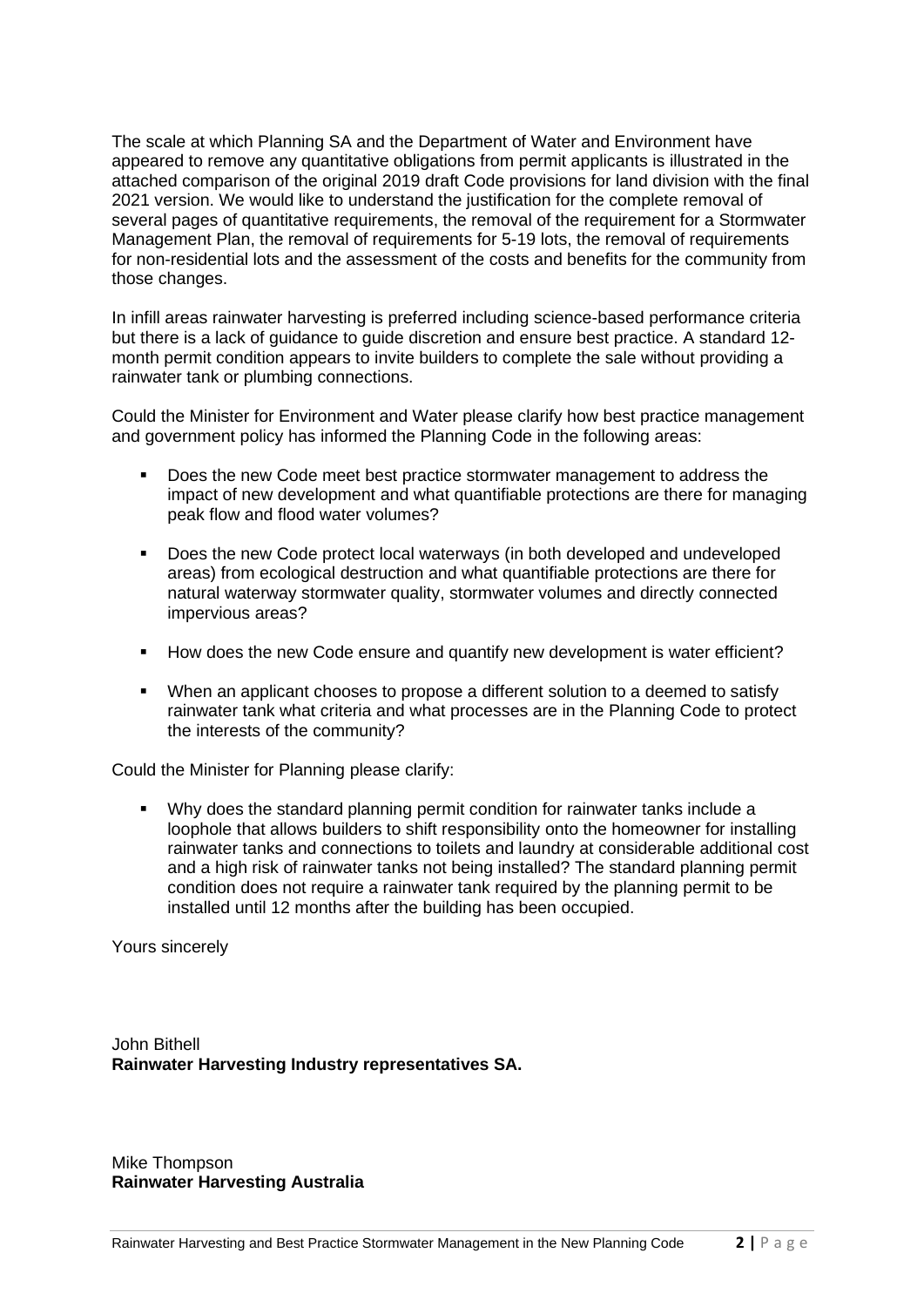#### **Stormwater Management Draft Planning Code October 2019 – General Development Policies - Land Division in Urban Areas**

# MINOR LAND DIVISION (UNDER 20 ALLOTMENTS)

## **PO 5.2**

Land division creating 5-19 non-residential allotments includes a stormwater management system designed to mitigate peak flows and manage the rate and duration of stormwater discharges from the site to ensure the carrying capacities of downstream systems are not overloaded.

## **DTS 5.2**

Land division creating 5-19 non-residential allotments is accompanied by an approved Stormwater Management Plan and manages up to and including the 100 –year ARI flood event (1% AEP) to avoid flooding of buildings and:

(a) maintain

i. a pre-development peak flow rate from the site based upon a 0.35 runoff coefficient for the 5 year ARI (18.1% AEP) 30 minute storm; and

ii. the stormwater runoff time to peak to match that of the pre-development; or

(b) capture and retain the difference in pre-development runoff volume (based upon a 0.35 runoff coefficient) vs post development runoff volume from the site for a 5-year ARI (18.1% AEP) 30 minute storm; and

(c) manage site generated stormwater runoff up to and including the 100 –year ARI flood event (1% AEP) to avoid flooding of buildings.

### Water Sensitive Design

### **PO 7.1**

Land division creating 5-19 allotments includes stormwater management systems that minimise the discharge of sediment, suspended solids, organic matter, nutrients, bacteria, litter and other contaminants to the stormwater system, watercourses or other water bodies.

### **DTS 7.1**

Land division creating 5-19 allotments is accompanied by an approved Stormwater Management Plan and achieves the following stormwater runoff outcomes:

(a) 80 per cent reduction in average annual total suspended solids;

(b) 60 per cent reduction in average annual total phosphorus;

(c) 45 per cent reduction in average annual total nitrogen.

# **PO 7.2**

Land division creating 5-19 non-residential allotments includes a stormwater management system designed to mitigate peak flows and manage the rate and duration of stormwater discharges from the site to ensure the carrying capacities of downstream systems are not overloaded.

# **DTS / DPF 7.2**

Land division creating 5-19 non-residential allotments includes a storm water management system designed to:

(a) maintain a pre-development peak flow rate from the site based upon a 0.35 runoff coefficient for the 20-year ARI (5% AEP) 30 minute storm, unless a lower performance measure is specified in an approved catchment based Stormwater Management Plan;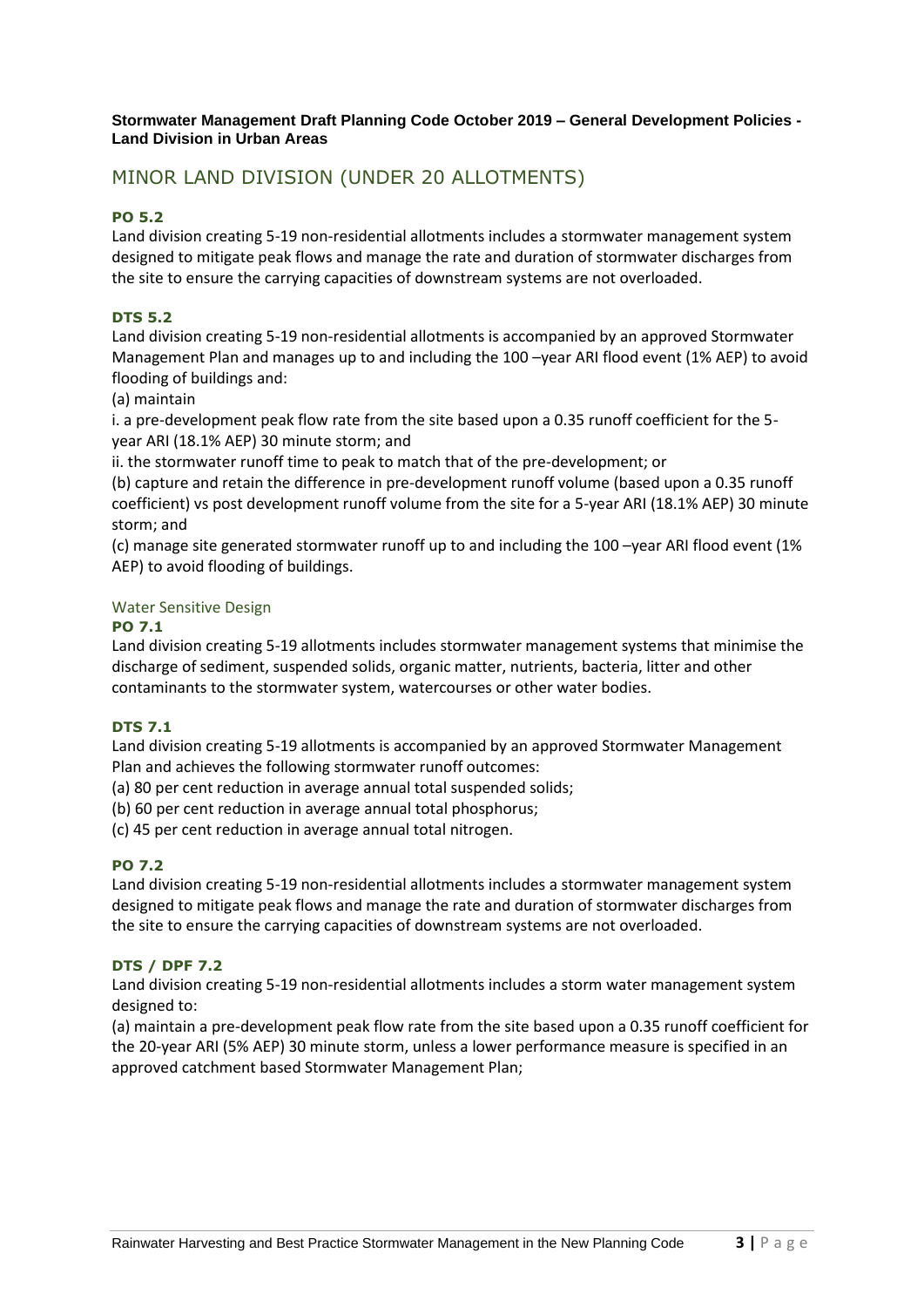# MAJOR LAND DIVISION (20+ ALLOTMENTS)

#### Water Sensitive Design

#### **PO 9.1**

Land division creating 20 or more residential allotments includes a stormwater management system designed to mitigate peak flows and manage the rate and duration of stormwater discharges from the site to ensure the carrying capacities of downstream systems are not overloaded.

#### **DTS/DPF 9.1**

Land division creating 20 or more residential allotments is accompanied by an approved Stormwater Management Plan and manages up to and including the 100 –year ARI flood event (1% AEP) to avoid flooding of buildings and:

(a) maintains pre-development peak 5-year ARI (18.1% AEP) flow rate from the site, and maintains the time to peak to match that of the pre-development; or

(b) captures and retains the difference in pre-development volume vs post development volume from the site for a 5-year ARI (18.1% AEP) 30 minute storm; or where there is no adequate local drainage scheme to connect to, captures and retains post development volume from the site for a 5 year ARI (18.1% AEP) 30 minute storm.

#### **PO 9.2**

Land division creating 20 or more non- residential allotments includes a stormwater management system designed to mitigate peak flows and manage the rate and duration of stormwater discharges from the site to ensure the carrying capacities of downstream systems are not overloaded.

#### **DTS/DPF 9.2**

Land division creating 20 or more non- residential allotments is accompanied by an approved Stormwater Management Plan and manages up to and including the 100 –year ARI flood event (1% AEP) to avoid flooding of buildings and:

(a) maintains pre-development peak 20-year ARI (5% AEP) flow rate from the site and, maintains the time to peak to match that of the pre-development; or

(b) captures and retains the difference in pre-development volume vs post development volume from the site for a 20-year ARI (5% AEP) 30 minute storm; where there is no adequate local drainage scheme to connect to, captures and retains post development volume from the site for a 20 year ARI (5% AEP) 30 minute storm.

#### **PO 9.3**

Land division creating 20 or more allotments includes stormwater management systems that minimise the discharge of sediment, suspended solids, organic matter, nutrients, bacteria, litter and other contaminants to the stormwater system, watercourses or other water bodies

#### **DTS 9.3**

Land division creating 20 or more allotments is accompanied by an approved Stormwater Management Plan and achieves the following stormwater runoff outcomes:

- (a) 80 per cent reduction in average annual total suspended solids;
- (b) 60 per cent reduction in average annual total phosphorus;

(c) 45 per cent reduction in average annual total nitrogen.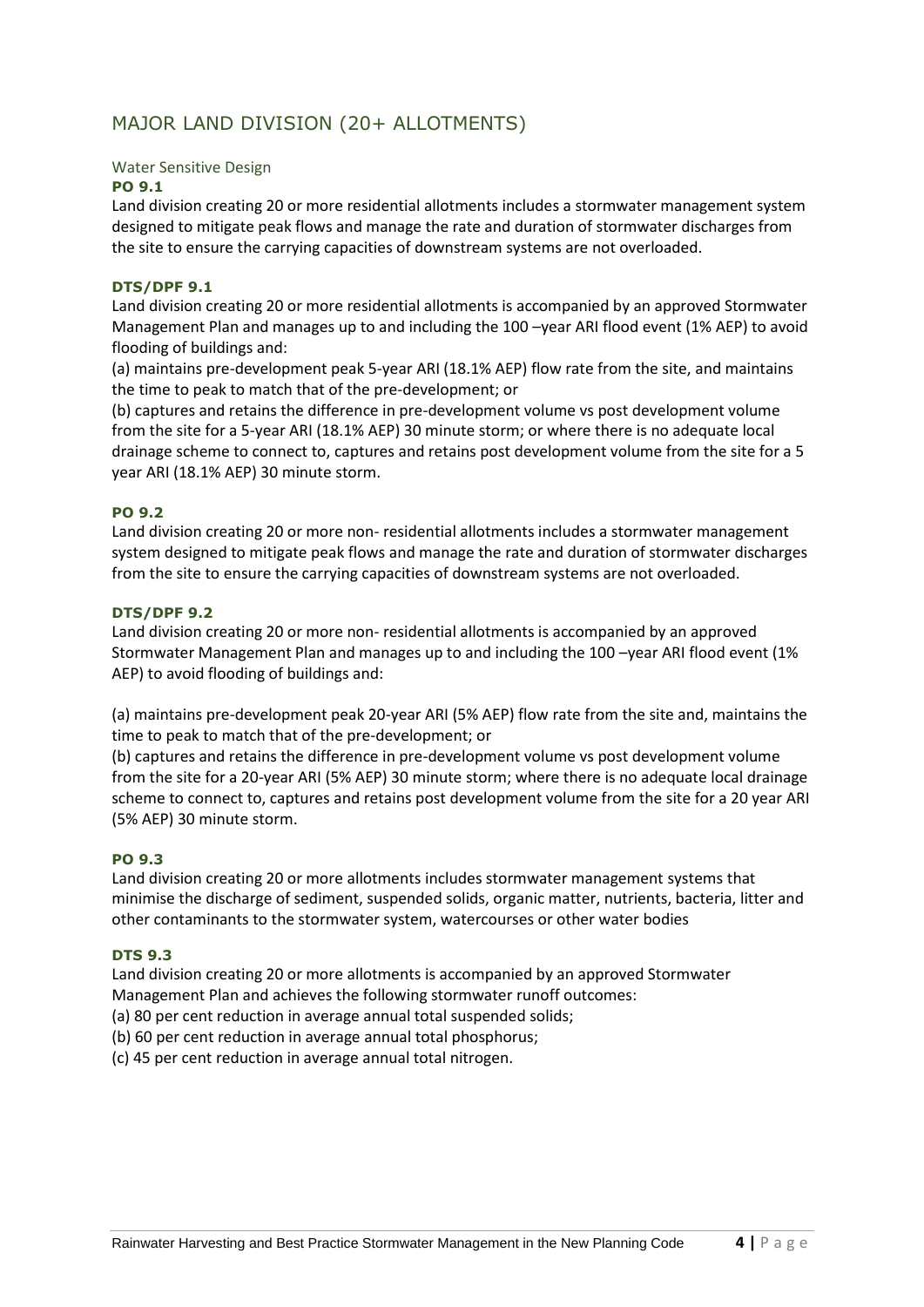# **Stormwater Management Planning Code March 2021 – General Development Policies - Land Division v2021.5 (current)**

Minor Land Division (Under 20 Allotments)

| <b>Water Sensitive Design</b>                                                                                                                                                                                                                                                                 |                                     |
|-----------------------------------------------------------------------------------------------------------------------------------------------------------------------------------------------------------------------------------------------------------------------------------------------|-------------------------------------|
| PO 7.1                                                                                                                                                                                                                                                                                        | <b>DTS/DPF 7.1</b>                  |
| Land division creating a new road or common driveway includes stormwater management systems<br>that minimise the discharge of sediment, suspended solids, organic matter, nutrients, bacteria, litter<br>and other contaminants to the stormwater system, watercourses or other water bodies. | None are applicable.                |
| PO 7.2<br>Land division designed to mitigate peak flows and manage the rate and duration of stormwater<br>discharges from the site to ensure that the development does not increase the peak flows in<br>downstream systems.                                                                  | DTS/DPF 7.2<br>None are applicable. |

#### Major Land Division (20+ Allotments)

| <b>Water Sensitive Design</b>                                                                                                                                                                                                                                                                                |                      |
|--------------------------------------------------------------------------------------------------------------------------------------------------------------------------------------------------------------------------------------------------------------------------------------------------------------|----------------------|
| PO 10.1                                                                                                                                                                                                                                                                                                      | <b>DTS/DPF 10.1</b>  |
| Land division creating 20 or more residential allotments includes a stormwater management system<br>designed to mitigate peak flows and manage the rate and duration of stormwater discharges from<br>the site to ensure that the development does not increase the peak flows in downstream systems.        | None are applicable. |
| PO 10.2                                                                                                                                                                                                                                                                                                      | DTS/DPF 10.2         |
| Land division creating 20 or more non-residential allotments includes a stormwater management<br>system designed to mitigate peak flows and manage the rate and duration of stormwater discharges<br>from the site to ensure that the development does not increase the peak flows in downstream<br>systems. | None are applicable. |
| PO 10.3                                                                                                                                                                                                                                                                                                      | DTS/DPF 10.3         |
| Land division creating 20 or more allotments includes stormwater management systems that<br>minimise the discharge of sediment, suspended solids, organic matter, nutrients, bacteria, litter and<br>other contaminants to the stormwater system, watercourses or other water bodies.                        | None are applicable. |